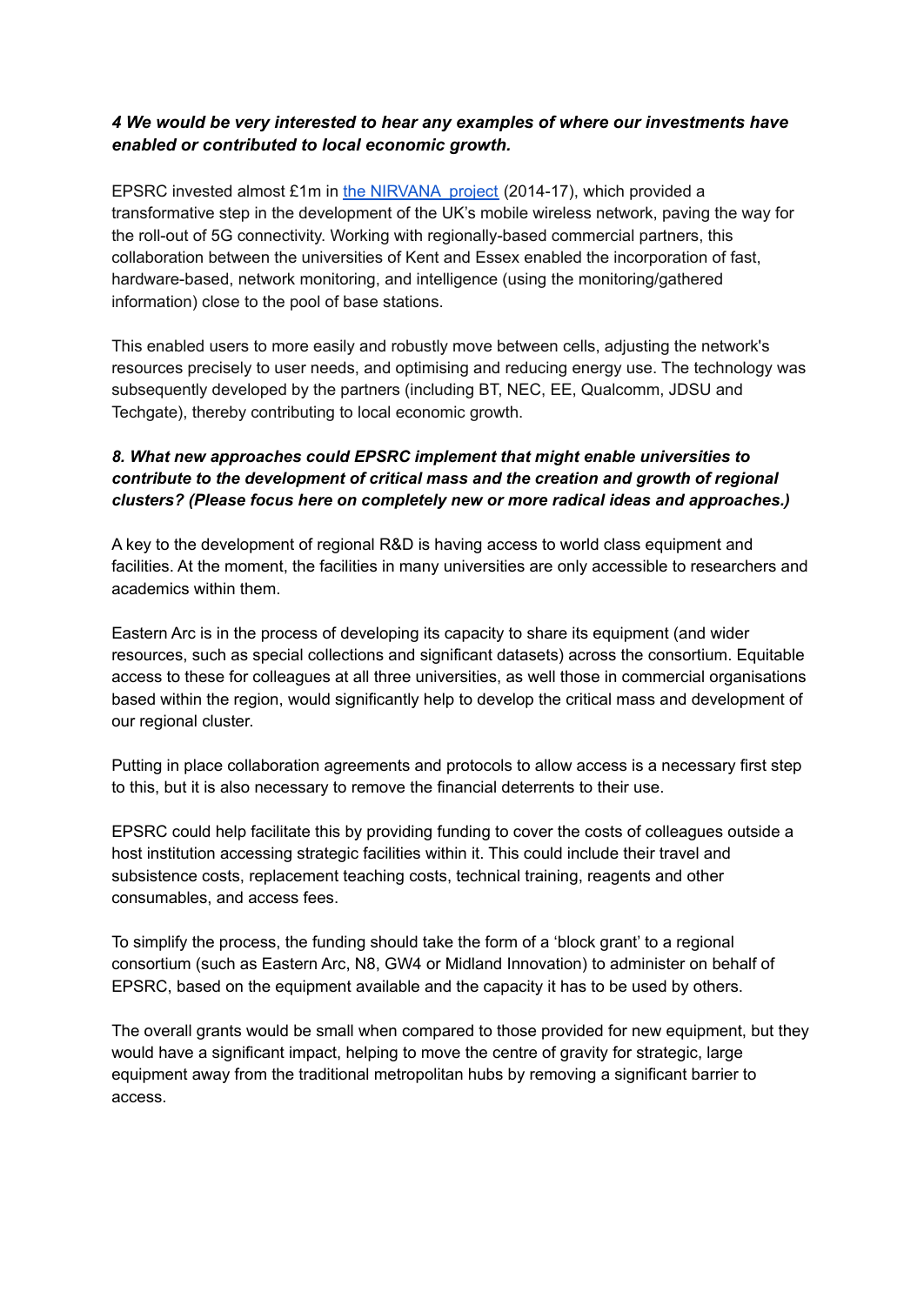## *11. Is there any further information you would like to share with us that might be relevant as we consider the challenges and opportunities related to the UK government's place agenda?*

Eastern Arc welcomes the government's intention to 'examine how R&D funding as a whole can best be distributed across the country to help level up every region and nation of the country,<sup>1</sup> and we agree with the Campaign for Science and Engineering (CaSE) that 'public investment is likely to be even more crucial' after the Covid-19 pandemic.<sup>2</sup>

However, such an examination needs to be granular, and careful in differentiating significant variations within regions. Although R&D expenditure is, in global figures, highest in London, the south east and east of England<sup>3</sup>, this is heavily distorted by the location of the six 'Golden Triangle' universities within these regions, which are all within the top ten richest universities in the UK. 4

The Eastern Arc universities lie within the shadow of the Golden Triangle, and tend to be overlooked when 'levelling up' regional discrepancies is discussed.<sup>5</sup> They are not alone in this. Many of the former 1994 Group universities are in a similar position.<sup>6</sup>

As with the Research Excellence Framework, the government's place agenda should ensure 'that excellent research continues to be well supported wherever it is found, $\frac{7}{7}$  and not just in the larger metropolitan centres. Eastern Arc endorses CaSE's recommendations that 'investment should be focussed on R&D excellence that already exists – even if it is small and nascent', and that 'places should clarify their distinctive strengths and sectors.'<sup>8</sup>

Eastern Arc has a strong case to make for the existing excellence and distinctiveness of its work. Its three constituent universities - UEA, Essex and Kent - were established in the early 1960s as alternative, interdisciplinary institutions, focussing on socially aware, radical and disruptive research and education.

[\(https://re.ukri.org/documents/2020/interim-review-of-ccf-report/\)](https://re.ukri.org/documents/2020/interim-review-of-ccf-report/)

<sup>1</sup> Budget 2020: <https://www.gov.uk/government/publications/budget-2020-documents/budget-2020>

<sup>3</sup> Ibid. <sup>2</sup> Campaign for Science and Engineering (CaSE), 'The Power of Place: Maximising the Impact of R&D Regional Investments in the UK' (2020) <http://www.sciencecampaign.org.uk/resource/placereport.html>

<sup>4</sup> The definition of the Golden Triangle varies, but is usually seen as Oxford, Cambridge, UCL, Imperial, KCL and LSE.These are six of the 10 richest universities in the UK, with a minimum endowment of £138m in 2019, with Oxford and Cambridge having over £6bn each. [https://en.wikipedia.org/wiki/List\\_of\\_UK\\_universities\\_by\\_endowment](https://en.wikipedia.org/wiki/List_of_UK_universities_by_endowment)

<sup>&</sup>lt;sup>5</sup> The issue of the 'draw' of the Golden Triangle is also highlighted in the Research England report, 'Interim Review of the Connecting Capability Fund'

<sup>&</sup>lt;sup>6</sup> In the south east, the former 1994 members are SOAS, Birkbeck, Sussex, Goldsmiths, Royal Holloway and the Institute of Education. [https://en.wikipedia.org/wiki/1994\\_Group](https://en.wikipedia.org/wiki/1994_Group)

<sup>7</sup> UKRI: 'Final Guidance and Criteria for Research Excellence Framework 2021 Published' [https://www.ukri.org/news/final-guidance-and-criteria-for-research-excellence-framework-2021-publish](https://www.ukri.org/news/final-guidance-and-criteria-for-research-excellence-framework-2021-published/) [ed/](https://www.ukri.org/news/final-guidance-and-criteria-for-research-excellence-framework-2021-published/)

<sup>&</sup>lt;sup>8</sup> Campaign for Science and Engineering (CaSE), 'The Power of Place: Maximising the Impact of R&D Regional Investments in the UK' (2020) <http://www.sciencecampaign.org.uk/resource/placereport.html>